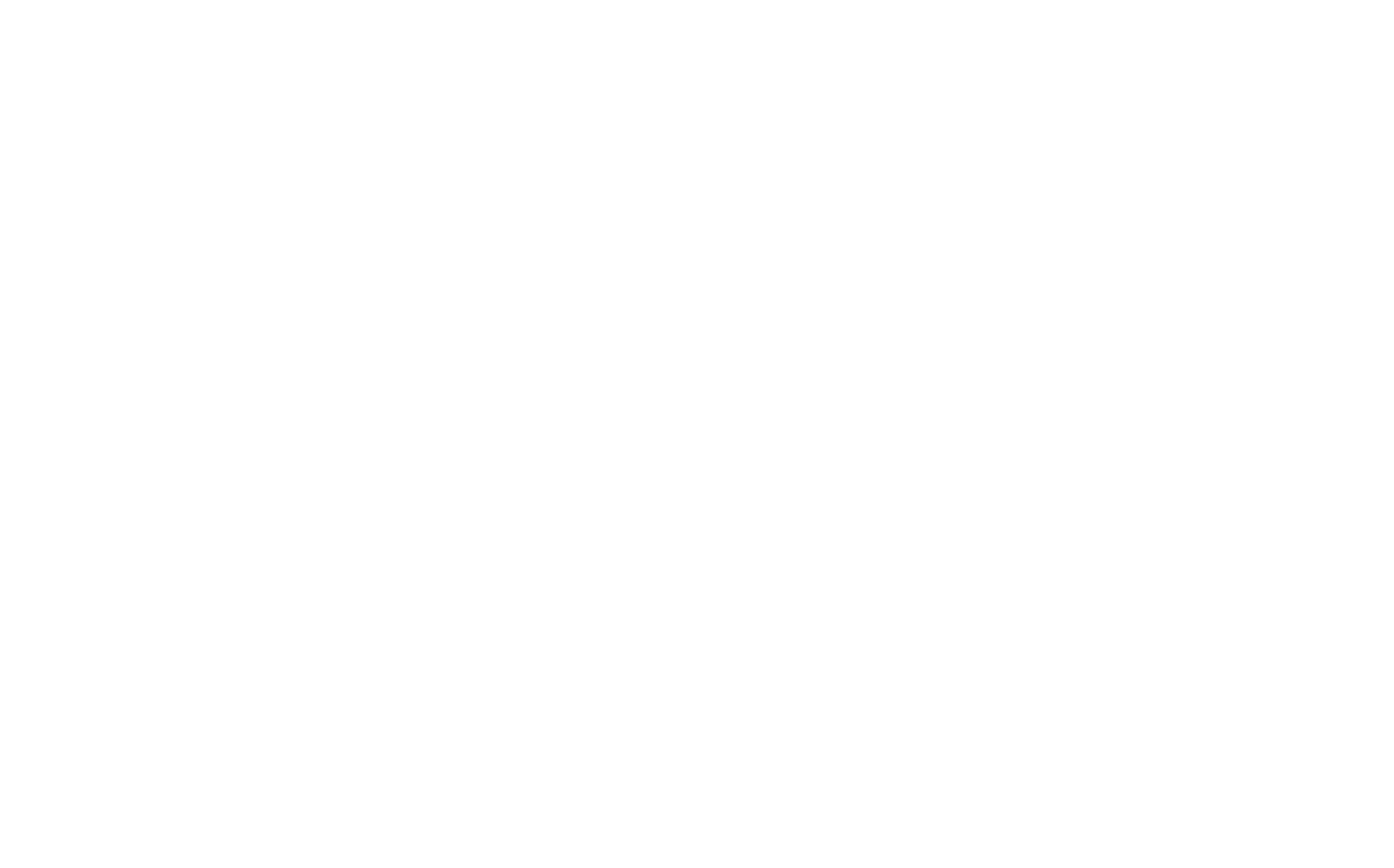| CONSEJO PROVINCIAL DE ECUCACION<br>JUNTA DE CLASIFICACION DE EDUCACION PRIMARIA                                                                                                                                                                                                                     |        |                                                                              |  |  |                                                                                       |                                                                                                                       |      |                             |                                  |                                                       |                                                                                                                         |  | FECHA DE EMISION: 19/11/2021                                                                                                                                                                                                                                                                                                        |  |
|-----------------------------------------------------------------------------------------------------------------------------------------------------------------------------------------------------------------------------------------------------------------------------------------------------|--------|------------------------------------------------------------------------------|--|--|---------------------------------------------------------------------------------------|-----------------------------------------------------------------------------------------------------------------------|------|-----------------------------|----------------------------------|-------------------------------------------------------|-------------------------------------------------------------------------------------------------------------------------|--|-------------------------------------------------------------------------------------------------------------------------------------------------------------------------------------------------------------------------------------------------------------------------------------------------------------------------------------|--|
| <sup>3</sup> Local i dad: Gobernador Gregores<br>ِ بِمُهْتَمَهُمْهُمُهُمْهُمُهُمْهُمُهُمْهُمُهُمْهُمُهُمْهُمُهُمْهُمُهُمْهُمُهُمْهُمُهُمْهُمُهُمْهُمُهُمْهُمَهُم<br><sup>3</sup> VICEDI RECTORES CON 3 A¥OS EN CONDICIONES DE ACCEDER A LA DI RECCION                                               |        |                                                                              |  |  |                                                                                       |                                                                                                                       |      |                             |                                  |                                                       | LISTADO DOC. TITULARES EN CONDICIONES DE ASCENSO POR LOCALIDAD A¥O 2022                                                 |  |                                                                                                                                                                                                                                                                                                                                     |  |
| Nro Apellido y Nombre Tit A.P. --- SERVICIOS DOCENTES --- ANT. CUL. RESI. M.A. ATP O.T. PUBL - ACTIVIDADES -C.C. J.E. OTRO S.D.I. PUNT.Establecimiento Titular<br>Ord M.A/E Vic Dir Sup S.T. Voc D.N.Asis Dict Loc Prov Na/In ALD                                                                   |        |                                                                              |  |  |                                                                                       |                                                                                                                       |      |                             |                                  |                                                       |                                                                                                                         |  |                                                                                                                                                                                                                                                                                                                                     |  |
|                                                                                                                                                                                                                                                                                                     |        |                                                                              |  |  |                                                                                       |                                                                                                                       |      |                             |                                  |                                                       |                                                                                                                         |  | 3.00 31.10 ESCUELA N 18                                                                                                                                                                                                                                                                                                             |  |
| Nro Apellido y Nombre Iit A.P. --- SERVICIOS DOCENTES --- ANT. CUL. RESI. M.A. ATP O.T. PUBL -ACTIVIDADES -C.C. J.E. OTRO S.D.I. PUNT.Establecimiento Titular M.A/E Vic Dir Sup S.T. Voc D.N.Asis Dict Loc Prov Na/In Allop GR                                                                      |        |                                                                              |  |  |                                                                                       |                                                                                                                       |      |                             |                                  |                                                       |                                                                                                                         |  |                                                                                                                                                                                                                                                                                                                                     |  |
|                                                                                                                                                                                                                                                                                                     |        |                                                                              |  |  |                                                                                       |                                                                                                                       |      |                             |                                  |                                                       | $3.00$ $10.00$ 0.10 $2.25$ 0.10<br>$3.00$ $10.00$ 0.10 $2.25$ 0.10<br>$3.00$ $10.00$ $10.00$ 1.50 0.15                  |  | 3.00 30.25 ESCUELA N 18<br>28.55 ESCUELA N 18                                                                                                                                                                                                                                                                                       |  |
| Nro Apellido y Nombre Tit A.P. --- SERVICIOS DOCENTES --- ANT. CUL. RESI. M.A. ATP O.T. PUBL - ACTIVIDADES -C.C. J.E. OTRO S.D.I. PUNT. Establecimiento Titular<br>Ord                                                                                                                              |        |                                                                              |  |  |                                                                                       |                                                                                                                       |      |                             |                                  |                                                       | M.A/E Vic Dir Sup S.T. Voc D.N.Asis Dict                                    Loc Prov Na/In                    ALDP GRAL |  |                                                                                                                                                                                                                                                                                                                                     |  |
| 1 MIGUEZ CRISTINA 9 3.00<br>2 MEDINA PEREYRA 9 2.20<br>2 MEDINA PEREYRA<br>3 BARRIOS ROSAURA<br>4 ALE IARA NAIR<br>5 VERDEJOS VIRGINIA<br>6 PUCHI DANIEL<br>7 VARGAS BARBARA<br>8 SILVA CLAUDIA SUSANA<br>9 GONZALEZ CYNTHI A<br>10 CARCAMO SUSANA<br>11 PUCHI CARLA JOHANNA<br>12 PAGLIARI PERALTA | 9 2.20 | 3.40<br>3.40<br>2.40<br>4.00<br>2.00<br>3.00<br>3.00<br>2.60<br>2.20<br>2.40 |  |  | 2.60<br>2.30<br>2.80<br>3.00<br>1.65<br>1.85<br>1. 05<br>1.70<br>1.40<br>1.35<br>0.95 | 3.00 10.00<br>10.00 1.40<br>9.80<br>10.00<br>10.00<br>10.00 0.50<br>10.00<br>10.00<br>9.80<br>10.00<br>10.00<br>10.00 | 0.20 | 2.25<br>$0.10$ 1.25<br>1.00 | 1.40 2.50 0.10<br>1.40 2.00 0.10 | 0.10<br>0.10<br>0.10<br>$0.10$ $0.10$<br>0.10<br>0.15 | 0.10                                                                                                                    |  | 3.00 30.60 ESCUELA N 18<br>3.00 30.30 ESCUELA N 18<br>3.00 29.85 ESCUELA HOGAR 2<br>3.00 28.30 ESCUELA N 18<br>3.00 27.50 ESCUELA N 18<br>2.00 27.35 ESCUELA N 18<br>3.00 27.20 ESCUELA N 18<br>3.00 27.15 ESCUELA N 18<br>3.00 26.65 ESCUELA N 18<br>3.00 26.00 ESCUELA N 18<br>3.00 25.75 ESCUELA N 18<br>3.00 25.75 ESCUELA N 18 |  |

## PAGINA: 1<br>FECHA DE EMISION: 19/11/2021